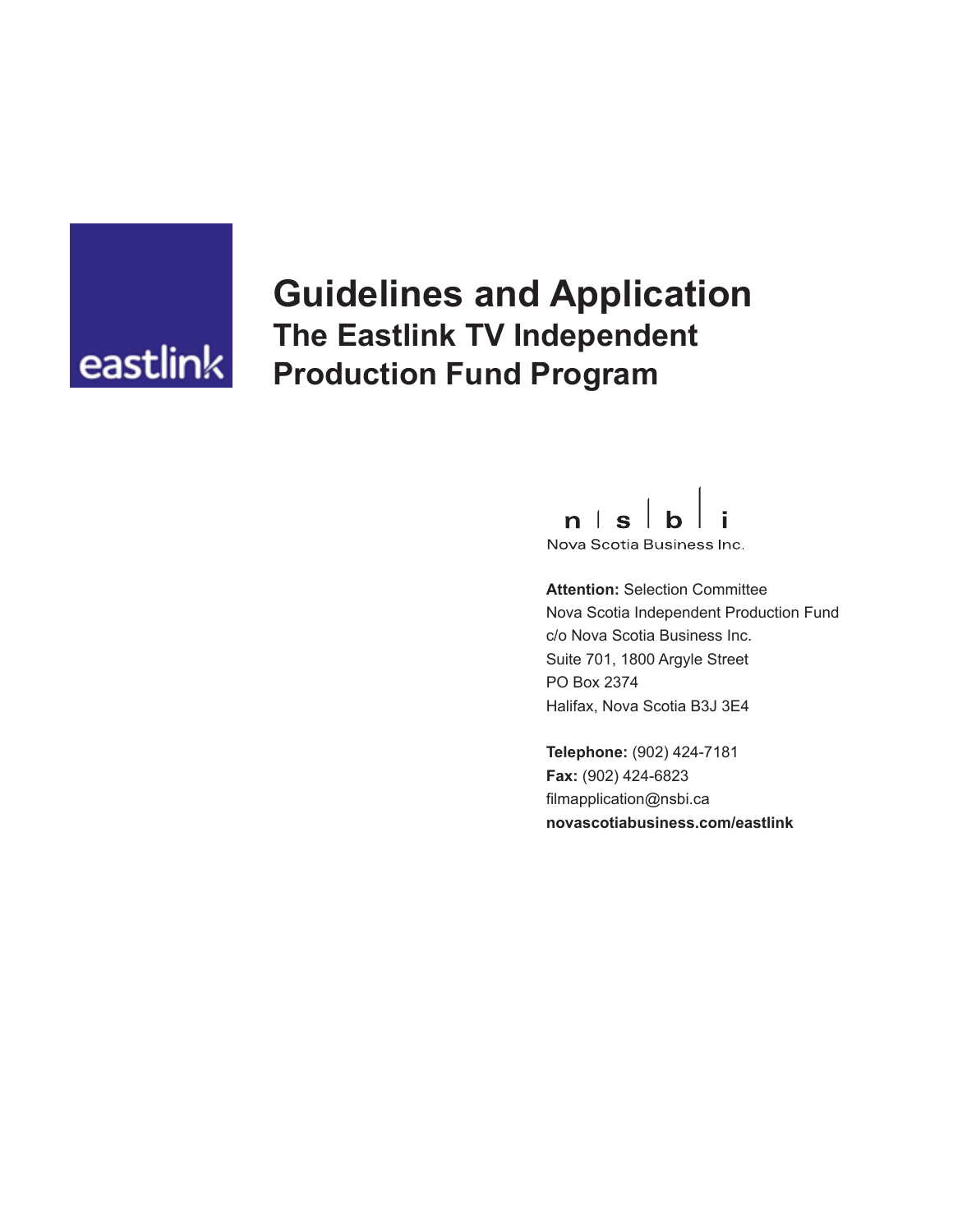#### **a. Objectives**

To support the production of Canadian television animation and/or live action series that are scripted and fictionbased.

#### **b. Financing**

#### **i. General**

Nova Scotia Independent Production Fund (the Corporation), through The Eastlink TV Independent Production Fund Program, will invest up to \$300,000 in eligible productions, to a maximum of 20% of the total budget.

The Corporation has the right to reduce the investment due to material variance in line items, reduction in the Nova Scotia labour or expenditure, or underspend in the originally approved budget as represented in the final cost report.

#### **ii. Film Tax Credit and Film and Television Production Incentives**

A minimum of 50% of the Nova Scotia Digital Animation Tax Credit, as appropriate to the application, and 100% of the Federal Tax Credit, Nova Scotia Film and Television Production Incentive and any other provincial tax credits must be included in the financing structure. The Nova Scotia producer may elect to allocate up to 50% of the Nova Scotia Digital Animation Tax Credit towards the corporate infrastructure of the Nova Scotia producer's parent company. This option is designed to foster the growth of small and mid-sized production companies.

Producers who exercise this option are required to explain how the funds will be allocated toward corporate infrastructure. Producers will also be required to report on the actual expenditures. Please note that depending on available program funds, the Corporation may require that 100% of the Nova Scotia Digital Animation Tax Credit be included in the financing structure.

The corporate infrastructure allocations must be directed to specific activities that are industry-related. Permissible infrastructure allocations include but are not limited to the following activities: acquisition of specific capital assets such as camera, editing or sound equipment; salaries of corporate staff; business skills development; travel to recognized industry markets; and implementation of a diversity policy. Corporate overhead expenditures must be clearly identified and itemized. Excluded activities include the purchase of real property and payments for producer fees.

In the event that the total aggregate of all tax credits and television production incentives are less than the total tax credits and television production incentives as estimated at the date of signing the Equity Investment contract, the Producer will invest the amount required to maintain the tax credits and television incentives amount included in the Production's financing structure.

In the event that the total aggregate of all tax credits is greater than the total tax credits as estimated at the date of signing the Equity Investment contract, the amount in excess will be considered Production Revenue and disbursed according to the Recoupment Schedule agreed to in the Equity Investment contract. For greater clarity, the excess refers to the total tax credits as estimated at the date of signing the Equity Investment contract, not just the amounts included in the Production's financing structure. The amount in excess shall not be applied to an overage in the production budget.

#### **iii. Financing Commitments**

The Corporation requires current letters of financial commitment or long-form agreements with all distributors / broadcasters, equity funders, and any other financiers prior to finalizing contracts.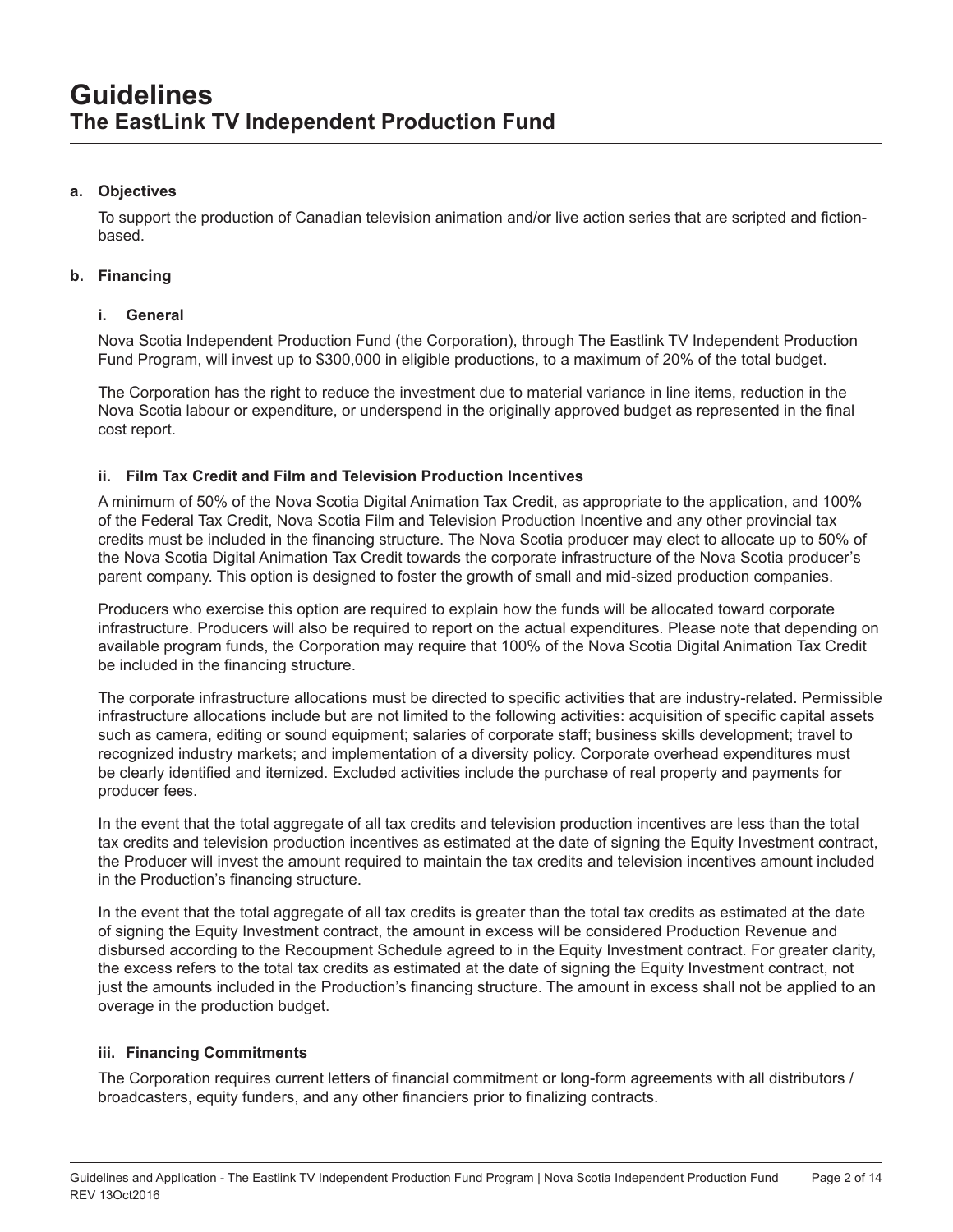Producer's equity investment shall be defined as a cash commitment in the production. Deferred salary or fees are not considered an equity investment and shall be repayable only after all of the Corporation's initial investment has been recouped. In cases where the production financing includes deferred salaries and fees, there must be sufficient cash flow to meet both the company's and the project's obligations.

### **c. Key Eligibility Criteria**

To be eligible to apply for investment, the production must be a television program, scripted and fiction-based that is eligible for the Nova Scotia Film and Television Production Incentive or the Nova Scotia Digital Animation Tax Credit, provided that:

- 1. The producer(s) is Nova Scotian. Preference will be given to applications where either the writer(s) or director (s) are Nova Scotian.
- 2. The applicant is a Nova Scotia company, with majority ownership in the company by Nova Scotians.
- 3. Eligible programs are animation and/or live action productions, including Children's and Youth, which are scripted and fiction-based (pilots, series and mini-series). Documentary, lifestyle, and factual programming are not eligible.
- 4. At least 60% of the total budget is spent on Nova Scotia labour, goods and services.
- 5. The applicant must provide written confirmation that the production will be available on a platform accessible by Canadians.
- 6. Productions must achieve at least six points out of ten for Canadian content certification as certified by CAVCO, excluding the pilot projects recognized by the CRTC in Broadcasting Regulatory Policy 2015-86, as well as any subsequent pilot project approved by the CRTC.
- 7. Applications to the Corporation must be made prior to the commencement of principal photography or key animation.
- 8. Co-productions and co-ventures are eligible, provided that the preceding conditions are met. The Nova Scotia applicant must own and control at least 20% of the rights to the production, with a corresponding share of revenues.

# **d. Funding Process**

All applications will be adjudicated based on the following criteria:

- Nova Scotia labour as a percentage of the total budget;
- Nova Scotia expenditure as a percentage of the total budget;
- Demonstrated opportunity for recoupment;
- Business Plan for the Production Company;
- Marketing Plan for the Production;
- Nova Scotia content (personnel);
- Funding history with The Eastlink TV Independent Production Fund Program (if applicable), including recoupment history; and
- Production Company information (Incorporation certificate, Memorandum of Association and Articles of Incorporation, current financial statements, a corporate profile, and a corporate chart that states all affiliated parties).

For an application to be considered eligible, complete and submit the most current Application Form and Application Checklist found on the Nova Scotia Independent Production Fund section of the Nova Scotia Business Inc. website **by 4:30 pm AST on the posted deadline date**.

#### **Dates for funding rounds will be announced annually no later than the end of the second week of January. The number of fund rounds will be subject to budget availability.**

There are two stages to the adjudication process.

- Stage one: Staff review
- Stage two: Board of Directors review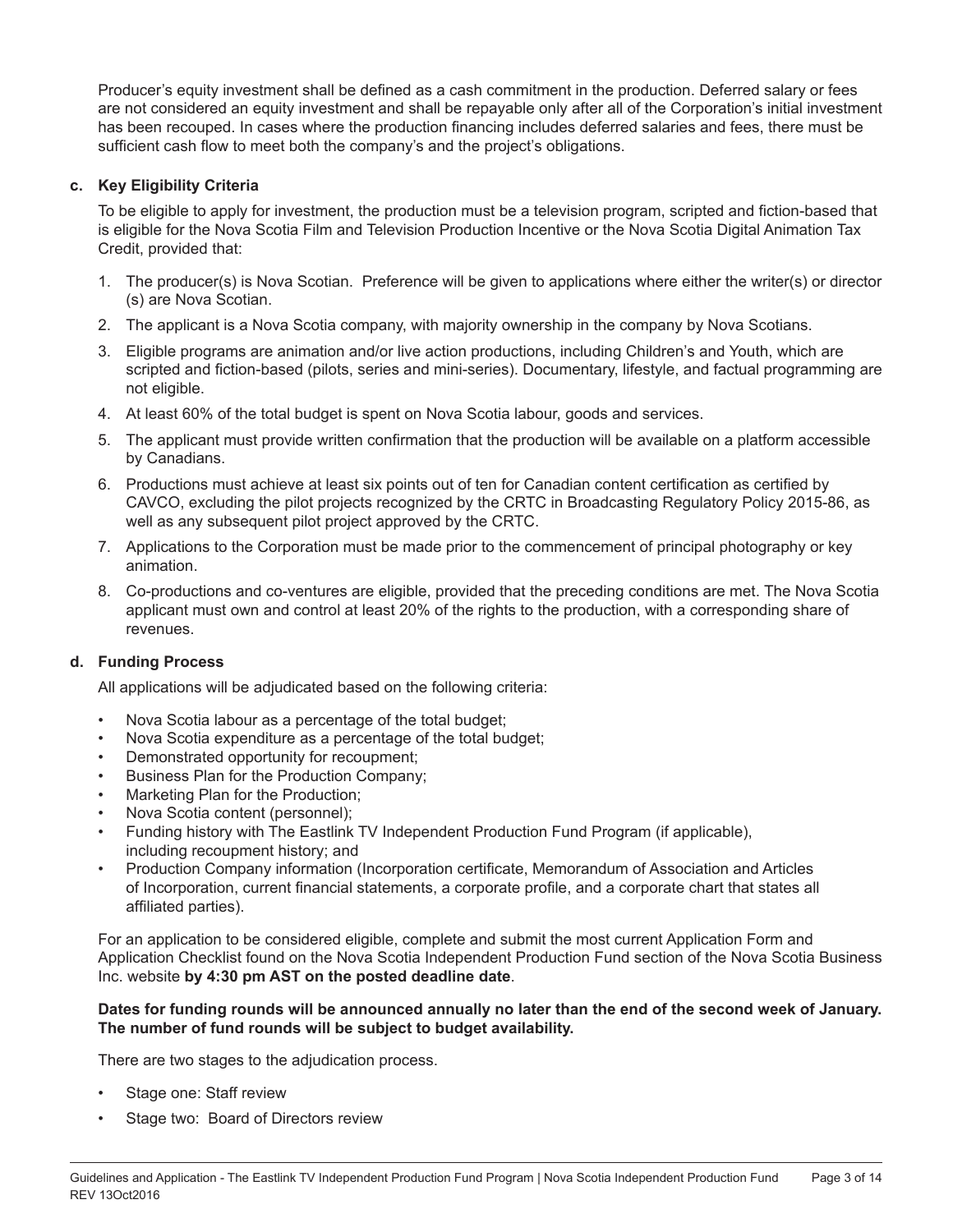All final funding decisions are made by the Board of Directors of the Nova Scotia Independent Production Fund.

## **e. Reporting to Applicant**

The Equity Investment contract between the Corporation and the Producer will detail the terms and conditions of the investment specifying the disbursement schedule for funds, recoupment schedules, profit participation, and reporting requirements.

If the Corporation decides to participate, a Letter of Commitment will be issued, valid for 90 days, outlining the major terms and conditions of the Equity Investment contract. One 30- day extension may be granted at the discretion of the Corporation. Execution of a contract shall be subject to the completion of any other financing arrangements and outstanding conditions.

## **f. Recoupment**

The Corporation shall recoup its investment pro rata and para passu with the Producer and other cash investors, at terms no less favourable than other equity investors. Upon recoupment of the investment, the Corporation will be entitled to ongoing profit participation at the percentage its investment bears to the total equity financing for the production.

At the Corporation's discretion, distribution advances and private gap financing may be recouped prior to equity investment, where these advances and/or gap financing are not entitled to ongoing profit participation after recoupment.

#### **g. Reporting**

Projects with budgets above \$500,000 require an audited cost report; budgets in excess of \$200,000 but equal to or less than \$500,000 require a review engagement report; and budgets equal to or less than \$200,000 require the Producer's Statutory Declaration certification of the final cost report. All reports must break out the Nova Scotia labour, Nova Scotia expenditures, and related party transactions. The Corporation has the right to request an audited cost report on any project and the Producer shall be obligated to provide the report at their cost.

#### **h. Eligibility for Program**

The eligibility criteria for the program are designed to ensure maximum employment and growth in the Nova Scotia television industry.

The Corporation will not invest in or promote productions that contain explicit sex, excessive violence, sexual violence or sexual exploitation or any matter which is libelous, obscene or in any other way unlawful.

Productions in CRTC Categories 1 (News), 3 (Reporting and Actualities), or 6 (Sports) are not eligible under the Fund.

In all matters related to the application and interpretation of these guidelines and in the event that the interpretation of either the Corporation's program guidelines or the spirit and intent of the program is in question, the Corporation has complete discretion and final interpretation.

#### **i. Eligible Applicants**

Applicants must be Nova Scotia residents. For purposes of these Guidelines, a "Nova Scotia resident" is a person who has maintained a principal residence for tax purposes in Nova Scotia for at least 12 consecutive months immediately prior to the date of application to the Corporation or if a legal person (i.e. a company):

- a private company that is at least 51% owned by Nova Scotia residents; OR
- a company that
	- operated as a private company with majority Nova Scotia ownership prior to going public;
	- whose voting shares are now publicly traded; and
	- that has maintained a full production office facility based in Nova Scotia for at least 12 consecutive months immediately prior to the date of application, or one of its wholly owned production companies.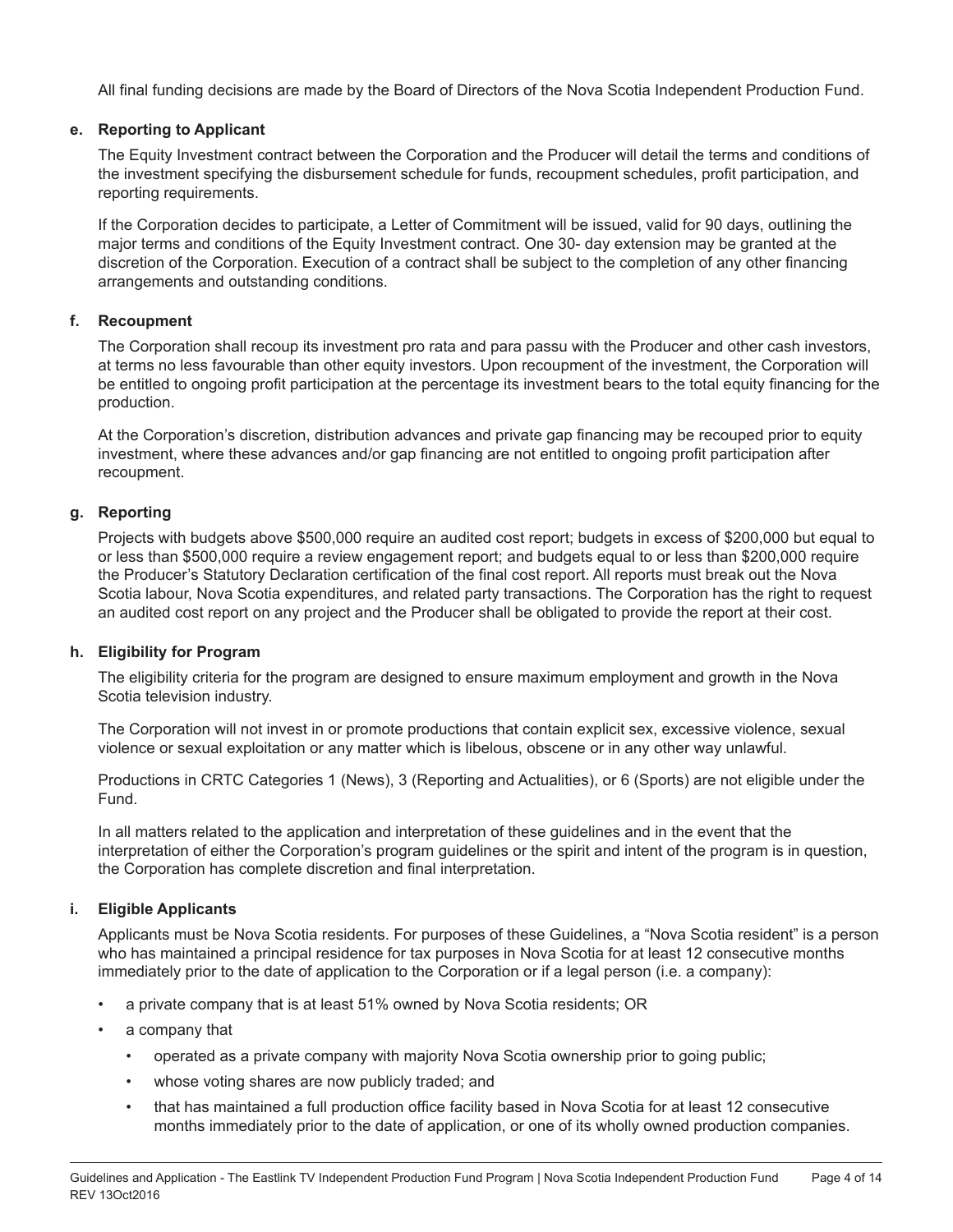In addition, the production for which a funding application is made must not include as a co-producer a Corporation that holds a broadcasting licence issued by the Canadian Radio- television and Telecommunications Commission, or a Corporation that does not deal at arm's length with a Corporation that holds such a licence.

### **j. Eligible Productions**

In order to qualify for funding, the production must meet the eligibility requirements of the Nova Scotia Film and Television Production Incentive or the Nova Scotia Digital Animation Tax Credit, as applicable.

#### **In order for a project to be evaluated the following should be considered:**

- A project's financing plan must be in an acceptable format (e.g. Telefilm).
- All productions must have a full marketing plan which includes an analysis of potential sales and markets, and an overall strategy for achieving the projected sales.
- Deferrals will be part of the project evaluation and cannot be more than 33% of the project's budget.
- The Corporation may require bank confirmation of the producer investment amount in an account designated

for the Production.

- Applicants shall satisfactorily demonstrate their capacity to sustain the project financially and to manage and complete the project.
- Applicants with no prior producer credits must secure participation of an experienced television Executive Producer satisfactory to the Corporation prior to application.
- Expenses relating to acquisition of capital equipment are not normally allowable.
- The combined producer fees & corporate overhead will be capped at amounts consistent with the Nova Scotia Film and Television Production Incentive or the Nova Scotia Digital Animation Tax Credit, as appropriate to the application.
- The Corporation reserves the right to determine on a case-by-case basis the reasonableness of the amount allocated for producer fees and corporate overhead, notwithstanding the stated maximum caps or the absence of a stated cap.
- Fees charged by the applicant for related party transactions and in-house services must not exceed the standard industry rates. A completed Related Party Transactions form (attached) must be provided to the Corporation and approved prior to contracts.
- Tax credits and the Nova Scotia Film and Television Production Incentive are treated as producer's equity.
- Once the Producer has delivered the production to the broadcaster/distributor, where applicable, financing in the form of producer related deferrals or investments must not be reduced by any other potential revenue stream, such as broadcast licencing.
- Productions with written confirmation of funding commitments from a broadcaster must have broadcast licences that are at fair market value, where applicable.
- Applicants must comply with the Corporation's Canadian Rights and Distribution Principles as posted on our website at www.novascotiabusiness.com/eastlink.
- Distribution commissions and expenses must be reasonable in the circumstances and in keeping with industry standards at the time: (1) Arm's Length Distributor: distribution advances may, at the Corporation's discretion, be paid back in advance of equity investors; (2) Related Company Distributor: distribution advances from related party companies may recoup up to 50% of the production revenue in the first tier with the remaining 50% to be paid back on a pro-rata basis with the other sources of recoupable financing.
- Productions must commence Principal Photography or Key Animation prior to the end of the fiscal year in which the commitment for program funding is made.
- Productions must be closed captioned in a manner consistent with closed captioning quality standards set out in the CRTC's Broadcasting Regulatory Policies 2011-741, 2011-741-1 and 2012-362, and any amendments to those standards and provided with described video.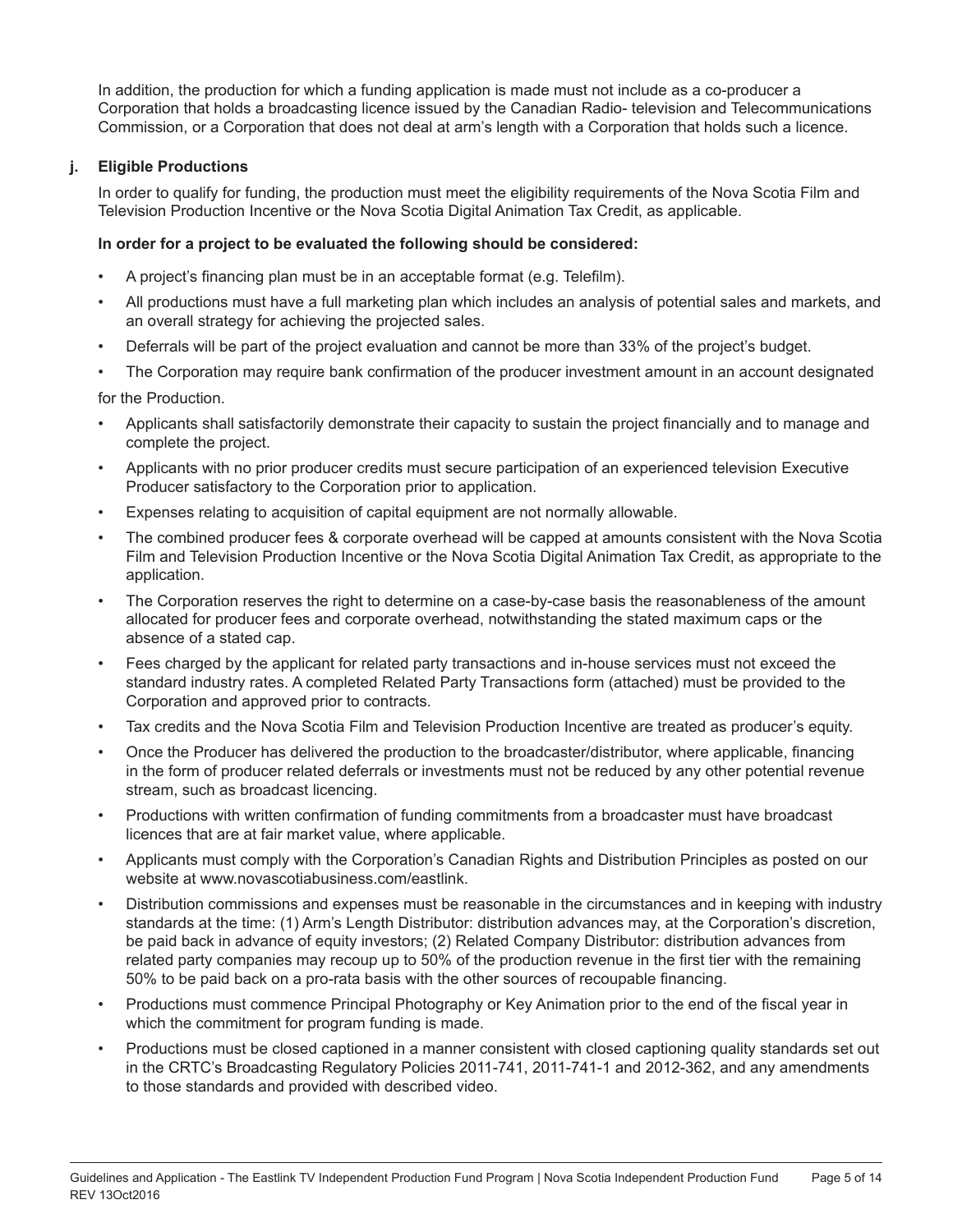**Application will be considered incomplete if form is altered in any manner.**

# **a. General Information**

| Title of project:                                                               |                             |
|---------------------------------------------------------------------------------|-----------------------------|
| Company name:                                                                   |                             |
| Company contact:                                                                |                             |
| Address:                                                                        |                             |
| Phone:                                                                          | Fax:                        |
| Email:                                                                          |                             |
| Is your company incorporated?                                                   | Yes <b>Z</b> No <del></del> |
|                                                                                 |                             |
| Nova Scotia Company Registration Number:                                        |                             |
| Date of Incorporation/Registration:                                             |                             |
| Parent company name and contact (where applicable):                             |                             |
| Is this a co-production?<br>If so, please provide the company name and contact: | Yes $\Box$ No $\Box$        |
|                                                                                 |                             |
|                                                                                 |                             |
| Lawyer's name:                                                                  |                             |
| Lawyer's address:                                                               |                             |
| Phone:                                                                          | Fax:                        |
|                                                                                 |                             |
| Accountant's name:                                                              |                             |
| Accountant's address:                                                           |                             |
| Phone:                                                                          | Fax:                        |
|                                                                                 |                             |

| Bank:                |      |  |
|----------------------|------|--|
| <b>Bank Address:</b> |      |  |
| Phone:               | Fax: |  |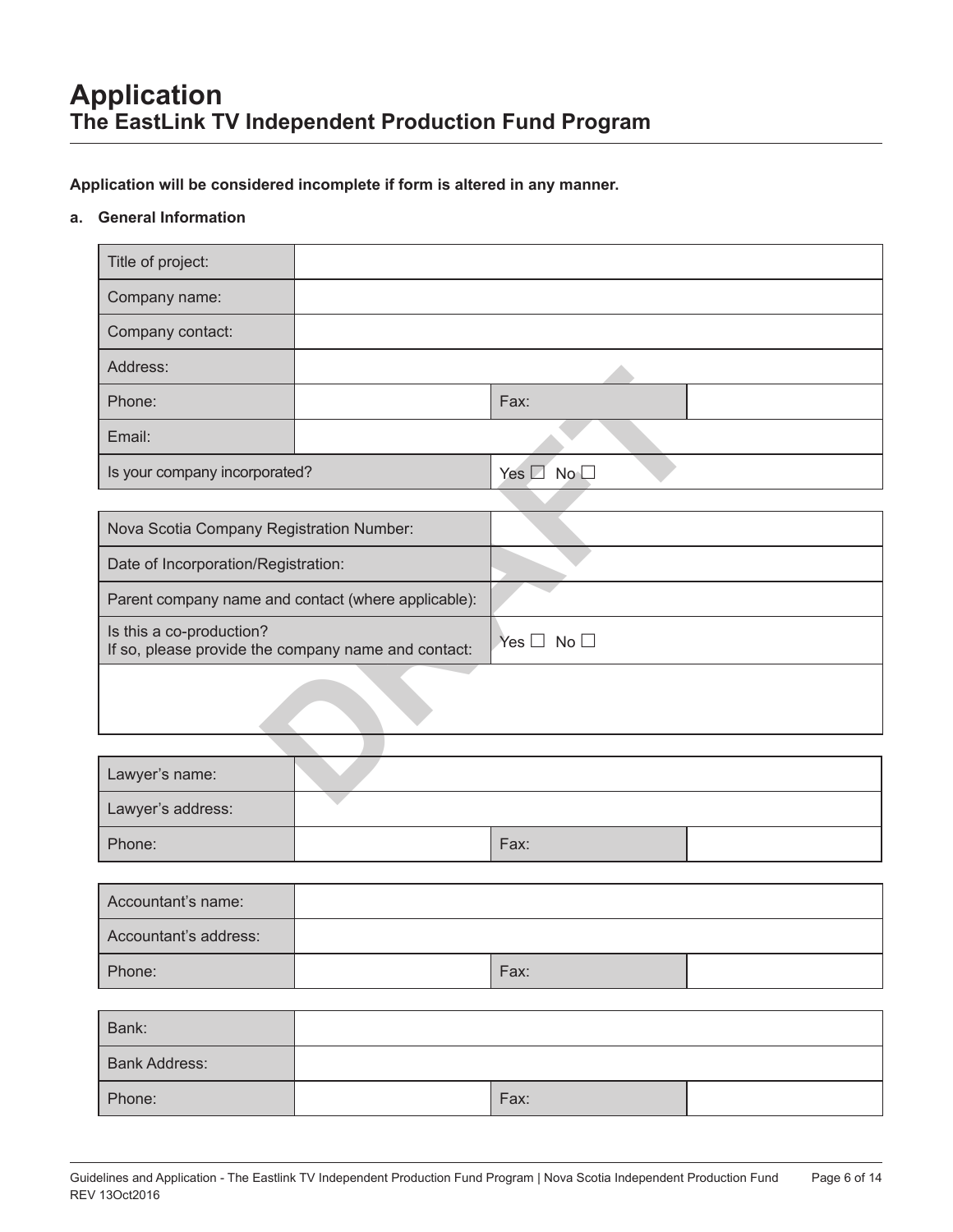#### **b. Additional Material**

Applicant must provide the following documentation:

- 1. Complete details of production, production schedule, cast and crew lists, etc.;
- 2. Detailed production budget showing **Nova Scotia labour** and **Nova Scotia expenditure** by line item;
- 3. Written confirmation that the production will be available on a platform accessible by Canadians;
- 4. Evidence of all committed production financing including tax credits and incentives calculation worksheets (**NOTE:** A minimum of 50% of the Nova Scotia Digital Animation Tax Credit, as applicable, and 100% of the Federal Tax Credit, the Nova Scotia Film and Television Production Incentive and any other provincial tax credits or incentives must be included in the financing structure as producer's equity.);
- 5. A proposed recoupment schedule;
- 6. Formal Business Plan for Production Company; (\*Note: This information is not kept on file with the Corporation. It is **mandatory** to submit a business plan with each application)
- 7. Formal Marketing Plan for Production;
- 8. (a) \*Most recent financial statement of applicant corporation and any related corporations;
	- (b) \*Incorporation certificate and Memorandum of Association and Articles of Incorporation;
	- (c) Name, address, province of residency for officers and directors (corporate register);
	- (d) \*Name, address, province of residency and number of shares (common and preferred) for all shareholders (corporate register);

an for Production Company;<br>tition is not kept on file with the Corporation. It is **mandatory** to s<br>Plan for Production;<br>inancial statement of applicant corporation and any related corpc<br>certificate and Memorandum of Associ (\*Note: This information will be kept confidential – **it must be provided for each application, if not on file with the Corporation. It is the responsibility of the applicant to ensure, prior to applying, that the information is on file with the Corporation. Applications not containing this information will be considered incomplete and will not be reviewed**. If a number of projects are applying for funding at the same time, one set of this information will be accepted.)

- 9. One copy of final script, where applicable;
- 10. One copy of original literary property, where applicable;
- 11. Literary property agreement(s), where applicable;
- 12. Agreement(s) pertinent to the writing of the screenplay, where applicable;
- 13. Résumés and background information of producers, writers, etc.;
- 14. Letter of permission to discuss the project with other financial participants and broadcasters/distributors;
- 15. Funding Round Application Checklist for The Eastlink TV Independent Production Fund Program;
- 16. Any additional information relevant to this application.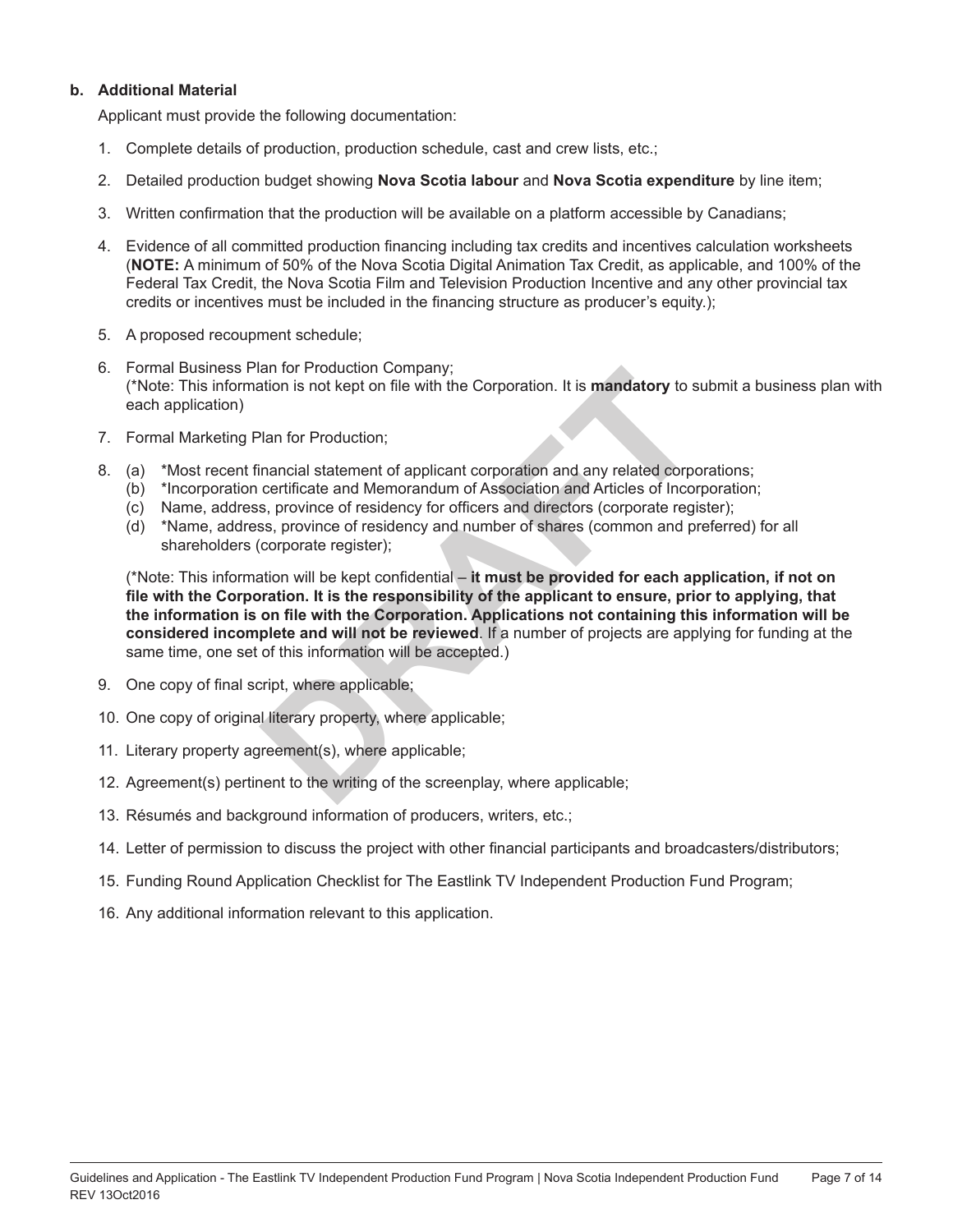# **c. Project Information**

| Screenwriter:                              |                      |
|--------------------------------------------|----------------------|
| Is the script is based on<br>another work? | Yes $\Box$ No $\Box$ |
| (Title of work)                            |                      |
| (Name of Author)                           |                      |
| (Province of Residency)                    |                      |

| <b>Confirmed Production Staff</b> | Name | Canadian Citizen/<br>Landed Immigrant | <b>NS Resident</b>            |
|-----------------------------------|------|---------------------------------------|-------------------------------|
| Producer(s)                       |      | Yes $\Box$ No $\Box$                  | Yes $\Box$ No $\Box$          |
|                                   |      | Yes $\Box$ No $\Box$                  | Yes $\Box$ No $\Box$          |
|                                   |      | Yes $\square$<br>No <sup>2</sup>      | Yes $\Box$ No $\Box$          |
| <b>Director</b>                   |      | No $\Box$<br>Yes $\Box$               | Yes $\Box$ No $\Box$          |
| <b>Executive Producer</b>         |      | Yes $\Box$ No $\Box$                  | Yes $\Box$ No $\Box$          |
| <b>Production Manager</b>         |      | Yes $\Box$ No $\Box$                  | Yes $\Box$ No $\Box$          |
| Director of Photography           |      | Yes $\Box$ No $\Box$                  | No $\square$<br>Yes $\Box$    |
| Prod. Design./Art Dir.            |      | Yes $\Box$ No $\Box$                  | Yes $\Box$ No $\Box$          |
| Sound Design/Post Audio           |      | Yes $\Box$ No $\Box$                  | Yes $\Box$ No $\Box$          |
| Editor                            |      | Yes $\Box$<br>No $\square$            | No $\square$<br>Yes $\Box$    |
| <b>Music Composer</b>             |      | Yes $\Box$ No $\Box$                  | No $\Box$<br>Yes $\square$    |
| Writer                            |      | Yes $\Box$ No $\Box$                  | Yes $\Box$ No $\Box$          |
| Researcher                        |      | Yes $\Box$ No $\Box$                  | Yes $\Box$ No $\Box$          |
| Principal Performer(s)            |      | Yes $\Box$ No $\Box$                  | No <sub>1</sub><br>Yes $\Box$ |
|                                   |      | Yes $\Box$<br>No $\square$            | No <sub>1</sub><br>Yes $\Box$ |
|                                   |      | Yes $\Box$<br>No <sub>1</sub>         | No <sub>1</sub><br>Yes $\Box$ |

| <b>Project Category</b> | Mini-series | Series | Pilot |
|-------------------------|-------------|--------|-------|
|-------------------------|-------------|--------|-------|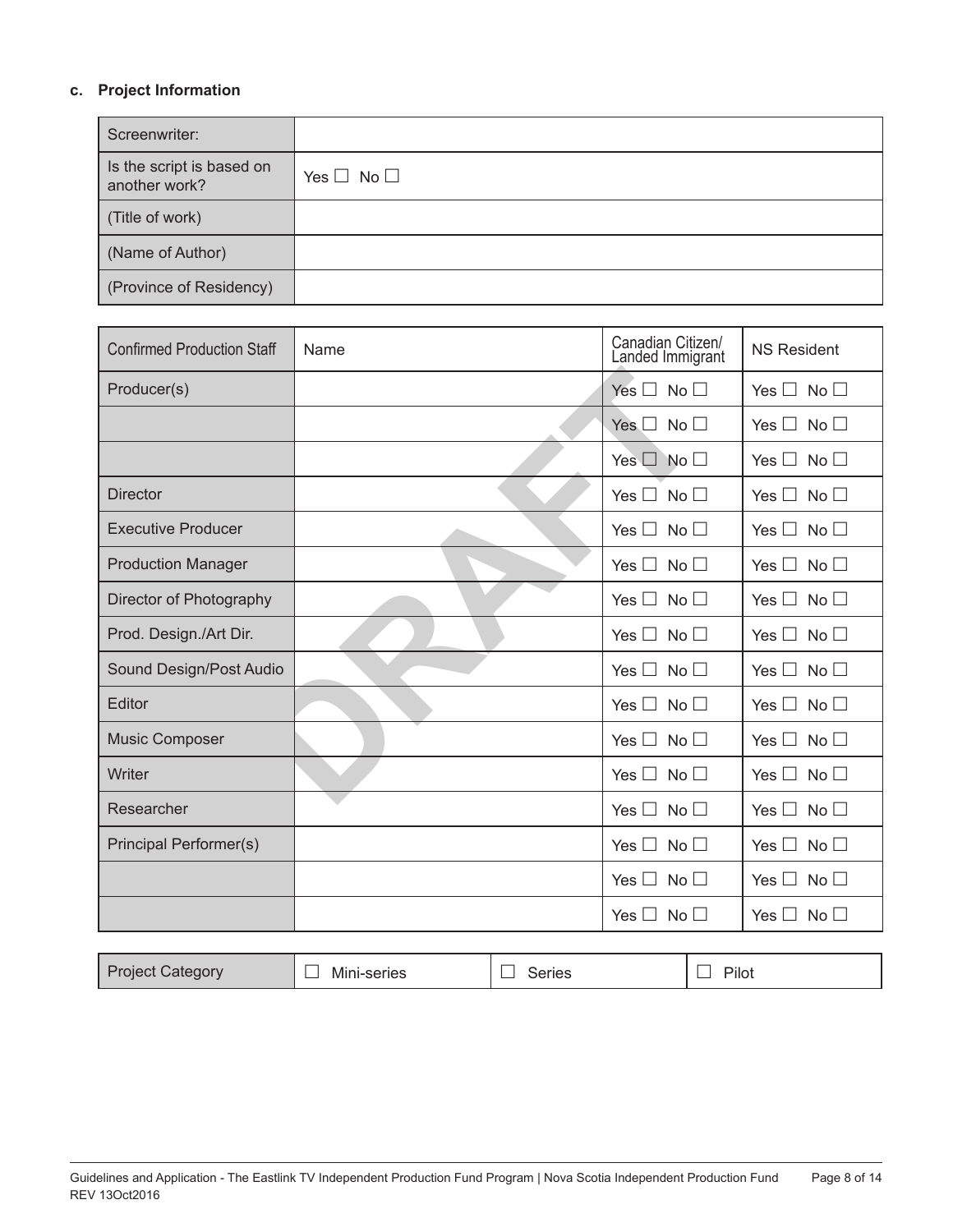| <b>Original Version:</b> | English          | French     | English        |
|--------------------------|------------------|------------|----------------|
|                          | 16 <sub>mm</sub> | 35mm       | Video          |
|                          | Inch Color:      | # Segments | Length in Min: |

| Proposed dates and specific locations for shooting:        |                                                                 |                      |
|------------------------------------------------------------|-----------------------------------------------------------------|----------------------|
| (a) Within Nova Scotia (specify):                          |                                                                 | Yes $\Box$ No $\Box$ |
| Dates:                                                     |                                                                 |                      |
| Locations:                                                 |                                                                 |                      |
|                                                            | Total # of days shooting in Halifax Regional Municipality:      |                      |
|                                                            | Total # of days shooting outside Halifax Regional Municipality: |                      |
| (b) Outside Nova Scotia (specify):<br>Yes $\Box$ No $\Box$ |                                                                 |                      |
| Dates:                                                     |                                                                 |                      |
| Locations:                                                 |                                                                 |                      |

| Studios, Laboratories and Post-Production Facilities: |
|-------------------------------------------------------|
|                                                       |
|                                                       |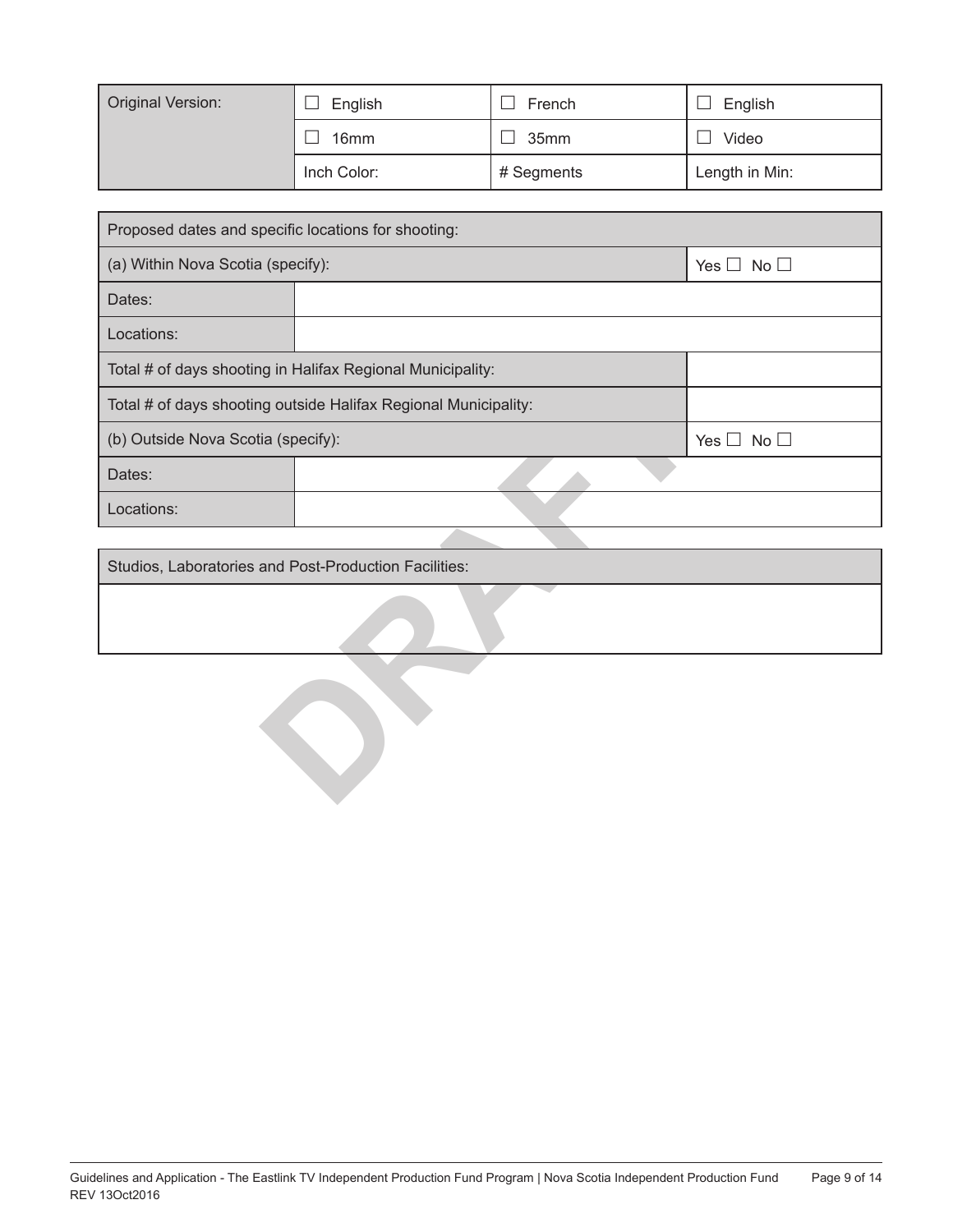| Project Financing: (rounded to nearest dollar): |                                                          | Projected    | Committed               |
|-------------------------------------------------|----------------------------------------------------------|--------------|-------------------------|
| Nova Scotia Independent Production Fund         |                                                          | \$           | $\sqrt[6]{\frac{1}{2}}$ |
| Canada Media Fund                               |                                                          | \$           | $\sqrt[6]{\frac{1}{2}}$ |
| Distributor/Sales Agent (Cdn). Specify:         |                                                          |              |                         |
|                                                 |                                                          | \$           | $\frac{1}{2}$           |
| Distributor/Sales Agent (Foreign). Specify:     |                                                          |              |                         |
|                                                 |                                                          | \$           | $\frac{1}{2}$           |
| Broadcaster. Specify:                           |                                                          |              |                         |
|                                                 |                                                          | $\mathbb{S}$ | $\sqrt[6]{\frac{1}{2}}$ |
| Other Investment/Financing. Specify:            |                                                          |              |                         |
|                                                 |                                                          | \$           | $\frac{1}{2}$           |
| Producer (deferred)                             |                                                          | \$           | $\mathcal{S}$           |
| Producer (cash)                                 |                                                          | \$           | $\sqrt[6]{\frac{1}{2}}$ |
| Tax Credits & Incentives*                       | a) Federal Tax Credit                                    |              |                         |
|                                                 | b) Other Tax Credit                                      | \$           | $\mathcal{S}$           |
|                                                 | c) NS Film and Television<br><b>Production Incentive</b> | \$           | $\$\$                   |
| <b>TOTALS</b>                                   |                                                          | \$           | $\frac{1}{2}$           |
|                                                 |                                                          |              |                         |
| <b>TOTAL BUDGET FOR PRODUCTION</b>              |                                                          | \$           |                         |
| Nova Scotia Expenditure                         |                                                          | \$           |                         |
| Nova Scotia Labour                              |                                                          | ፍ            |                         |

| <b>TOTAL BUDGET FOR PRODUCTION</b>     | D |
|----------------------------------------|---|
| Nova Scotia Expenditure                | S |
| Nova Scotia Labour                     | ന |
| Total Labour (for co-productions only) |   |

\*considered as equity investment by Producer and a minimum of 50% of the Nova Scotia Digital Animation Tax Credit, as applicable, and 100% of the Federal Tax Credit, the Nova Scotia Film and Television Production Incentive and any other provincial tax credits or incentives must be included in the financing structure.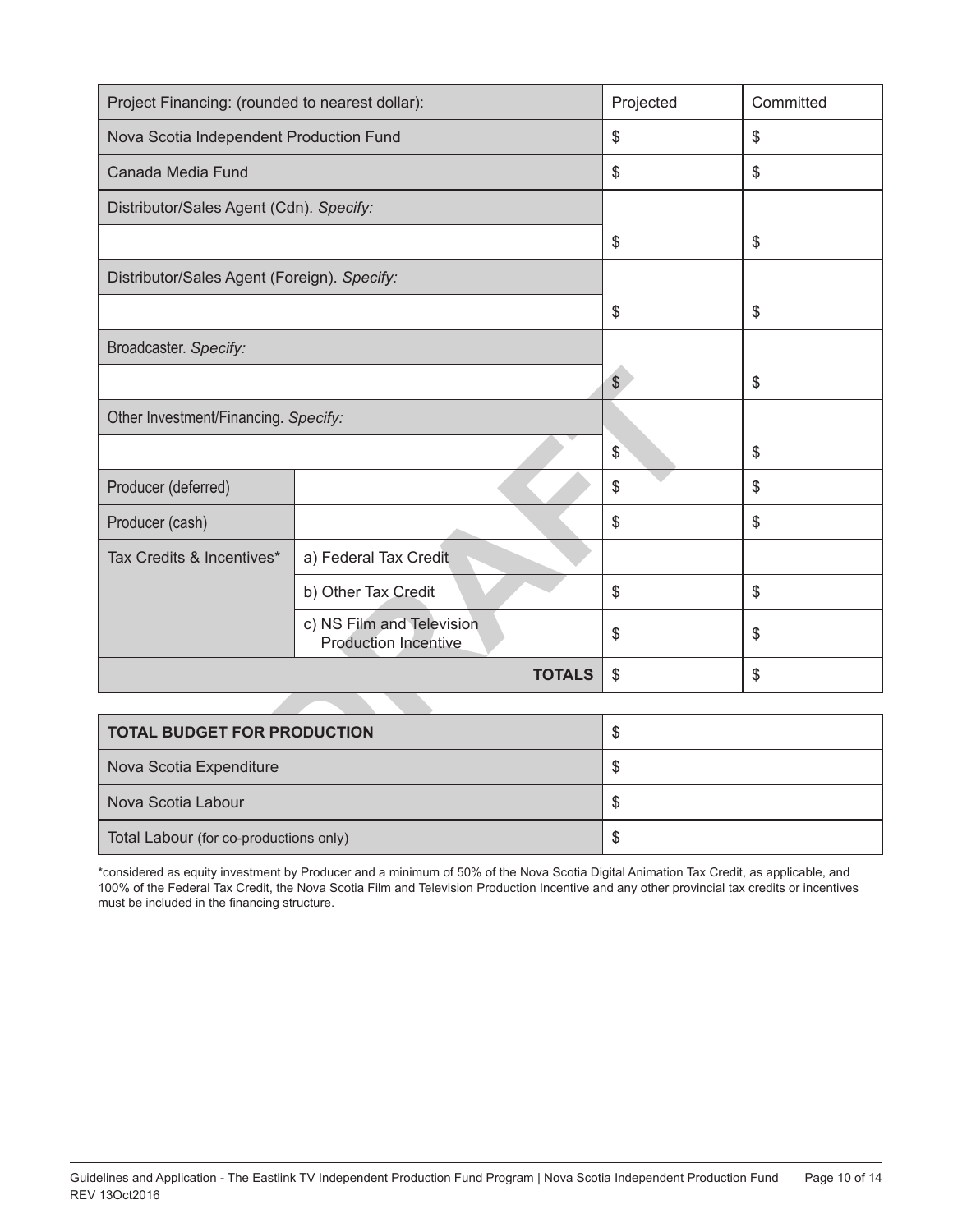| Are you including all of the the Nova Scotia Digital Animation Tax Credit,<br>as applicable, in your financing scenario?                                                                                              |                                                                                                                                                                                                                                                                                                                                                     |                      | Yes $\Box$ No $\Box$ |
|-----------------------------------------------------------------------------------------------------------------------------------------------------------------------------------------------------------------------|-----------------------------------------------------------------------------------------------------------------------------------------------------------------------------------------------------------------------------------------------------------------------------------------------------------------------------------------------------|----------------------|----------------------|
|                                                                                                                                                                                                                       | (a) If not, list the amount of Nova Scotia Digital Animation Tax Credit not included. (\$):                                                                                                                                                                                                                                                         |                      | \$                   |
|                                                                                                                                                                                                                       | (b) Detailed specific explanation of how the funds will be allocated towards corporate infrastructure (e.g.<br>acquisition of specific capital assets, salaries of corporate staff, business skills development, and implementation<br>of a diversity policy). Please note that it is not sufficient to list "corporate overhead" as an allocation. |                      |                      |
| Allocation                                                                                                                                                                                                            |                                                                                                                                                                                                                                                                                                                                                     |                      | Amount               |
|                                                                                                                                                                                                                       |                                                                                                                                                                                                                                                                                                                                                     | \$                   |                      |
|                                                                                                                                                                                                                       |                                                                                                                                                                                                                                                                                                                                                     |                      | \$                   |
|                                                                                                                                                                                                                       |                                                                                                                                                                                                                                                                                                                                                     |                      | \$                   |
|                                                                                                                                                                                                                       |                                                                                                                                                                                                                                                                                                                                                     |                      | \$                   |
|                                                                                                                                                                                                                       |                                                                                                                                                                                                                                                                                                                                                     |                      | \$                   |
| <b>Completion Guarantor's</b><br>name:                                                                                                                                                                                |                                                                                                                                                                                                                                                                                                                                                     |                      |                      |
| Address:                                                                                                                                                                                                              |                                                                                                                                                                                                                                                                                                                                                     |                      |                      |
| Phone:                                                                                                                                                                                                                |                                                                                                                                                                                                                                                                                                                                                     | Fax:                 |                      |
|                                                                                                                                                                                                                       | Has this project received previous financial assistance other than as listed above?                                                                                                                                                                                                                                                                 |                      | Yes $\Box$ No $\Box$ |
|                                                                                                                                                                                                                       |                                                                                                                                                                                                                                                                                                                                                     |                      |                      |
| (a) Amount:                                                                                                                                                                                                           | \$                                                                                                                                                                                                                                                                                                                                                  | Date:                |                      |
| From whom:                                                                                                                                                                                                            |                                                                                                                                                                                                                                                                                                                                                     |                      |                      |
| (b) Amount:                                                                                                                                                                                                           | $\mathcal{S}$                                                                                                                                                                                                                                                                                                                                       | Date:                |                      |
| From whom:                                                                                                                                                                                                            |                                                                                                                                                                                                                                                                                                                                                     |                      |                      |
| Has this project had any other title(s)? If yes, specify:                                                                                                                                                             |                                                                                                                                                                                                                                                                                                                                                     | Yes $\Box$ No $\Box$ |                      |
|                                                                                                                                                                                                                       |                                                                                                                                                                                                                                                                                                                                                     |                      |                      |
| The undersigned certifies that the information provided herein and attached is accurate and complete<br>and that he/she has read and complied with The Eastlink TV Independent Production Fund Program<br>guidelines. |                                                                                                                                                                                                                                                                                                                                                     |                      |                      |
|                                                                                                                                                                                                                       |                                                                                                                                                                                                                                                                                                                                                     |                      |                      |
| Signature                                                                                                                                                                                                             |                                                                                                                                                                                                                                                                                                                                                     | <b>Print Name</b>    |                      |
| Date:                                                                                                                                                                                                                 |                                                                                                                                                                                                                                                                                                                                                     |                      |                      |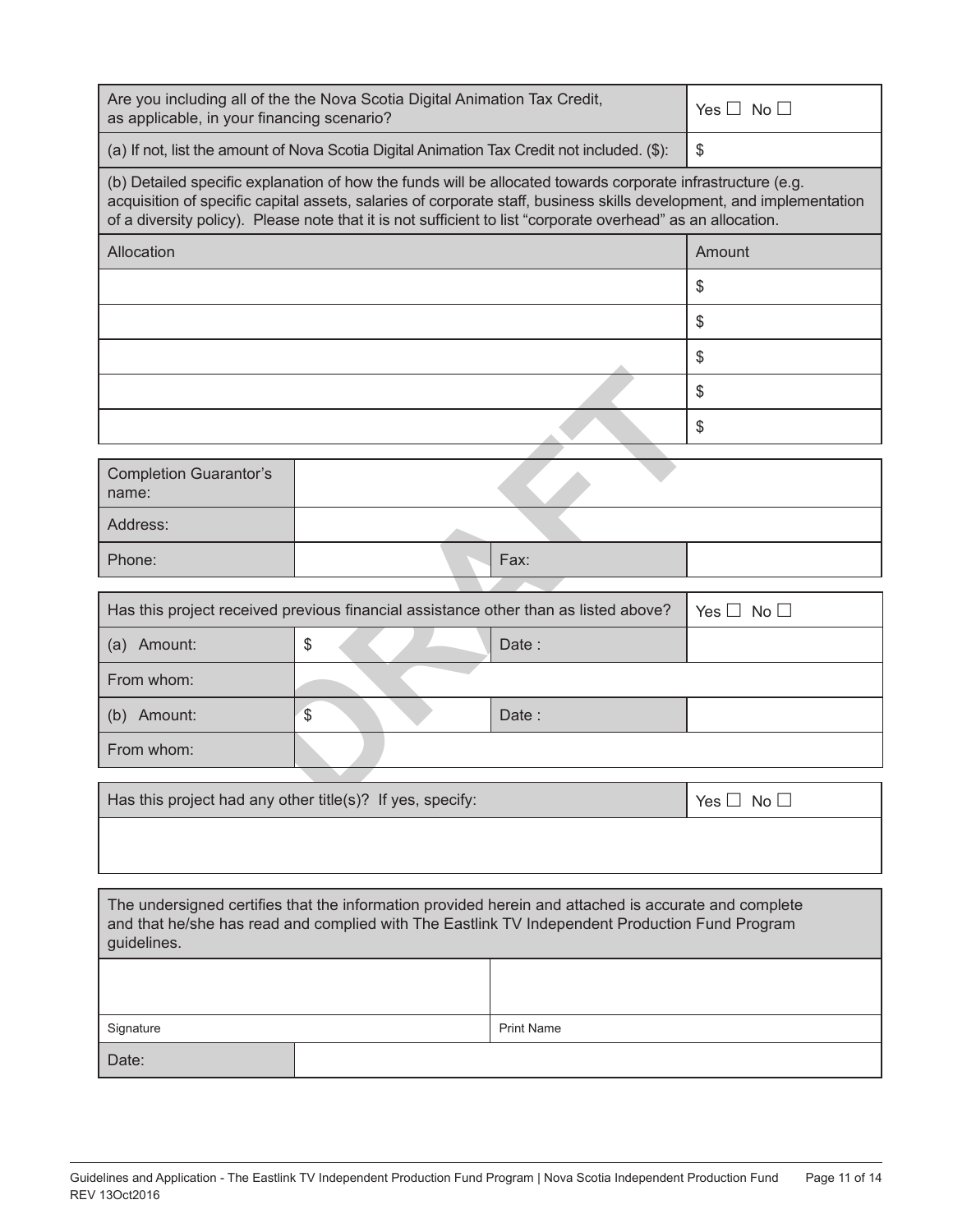A related party transaction is a payment from the production budget to non-arm's length parties. Generally speaking this includes:

- All payments to producers (producers' fees; travel expenses; other fees paid back to producer i.e. if producer is also the director; etc.);
- All costs related to the Applicant, its parent, subsidiary or affiliated company, or a legal entity that is under the direction, ownership or control of a shareholder, director or employee of the foregoing and all persons or entities employed by these entities (i.e. corporate overhead; producer-owned equipment and services);
- All payments to immediate family members and persons or entities employed by any of the above (i.e. in-house staff paid from production budget);
- All Broadcaster-owned equipment and services (i.e. cameras, editing equipment, etc.); Broadcaster in-house technical staff; Broadcaster post house affiliated costs; and any other fees paid back to a Broadcaster (including Broadcaster interim financing).

| Budget Account #<br>Description<br>Budget Amount in CAD \$<br>S<br>S<br>S<br>\$<br>\$<br>\$<br>\$<br>Sub-total<br>S | <b>Applicant Costs:</b> |                                                                                                                                                                                                                                         |  |
|---------------------------------------------------------------------------------------------------------------------|-------------------------|-----------------------------------------------------------------------------------------------------------------------------------------------------------------------------------------------------------------------------------------|--|
|                                                                                                                     |                         |                                                                                                                                                                                                                                         |  |
|                                                                                                                     |                         |                                                                                                                                                                                                                                         |  |
|                                                                                                                     |                         |                                                                                                                                                                                                                                         |  |
|                                                                                                                     |                         |                                                                                                                                                                                                                                         |  |
|                                                                                                                     |                         |                                                                                                                                                                                                                                         |  |
|                                                                                                                     |                         |                                                                                                                                                                                                                                         |  |
|                                                                                                                     |                         |                                                                                                                                                                                                                                         |  |
|                                                                                                                     |                         |                                                                                                                                                                                                                                         |  |
|                                                                                                                     |                         |                                                                                                                                                                                                                                         |  |
|                                                                                                                     |                         | All Broadcaster-owned equipment and services (i.e. cameras, editing equipment, etc.); Broadcaster in-house techr<br>staff; Broadcaster post house affiliated costs; and any other fees paid back to a Broadcaster (including Broadcaste |  |

## **Applicant Costs:**

#### **Broadcaster Costs:**

All Broadcaster-owned equipment and services (i.e. cameras, editing equipment, etc.); Broadcaster in-house technical staff; Broadcaster post house affiliated costs; and any other fees paid back to a Broadcaster (including Broadcaster interim financing).

| Budget Account # | Description | Budget Amount in CAD \$ |
|------------------|-------------|-------------------------|
|                  |             | S                       |
|                  |             | \$                      |
|                  |             | \$                      |
|                  |             | \$                      |
|                  |             | \$                      |
|                  |             | \$                      |
|                  |             | \$                      |
| Sub-total        |             | $\frac{1}{2}$           |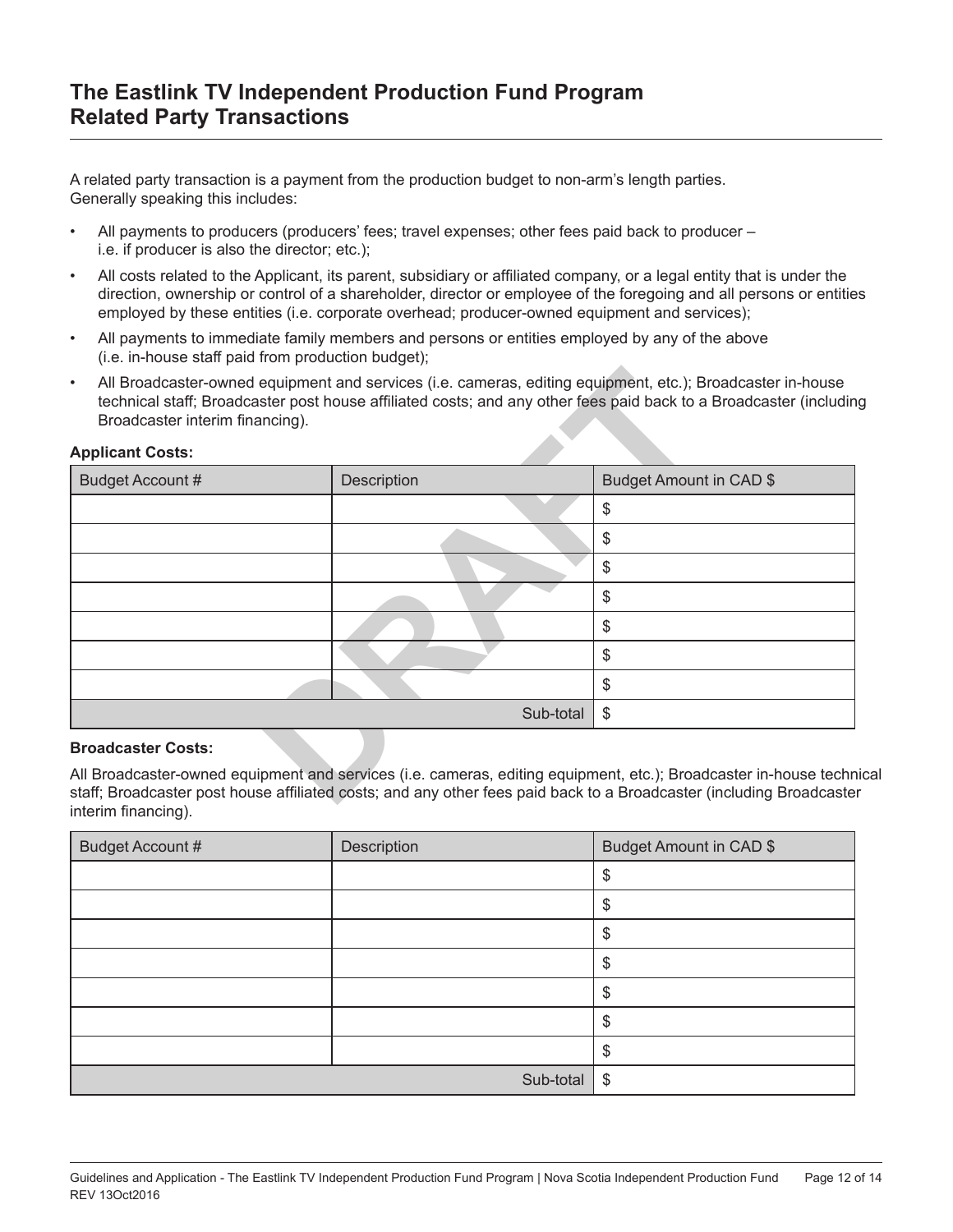#### **Other investor costs:**

All other investors (i.e. services as equity) and interim financiers (i.e. service charges).

| Budget Account #     | Description | Budget Amount in CAD \$ |
|----------------------|-------------|-------------------------|
|                      |             | \$                      |
|                      |             | \$                      |
|                      |             | \$                      |
|                      |             | \$                      |
|                      |             | \$                      |
|                      |             | \$                      |
|                      |             | \$                      |
| Sub-total            |             | $\mathcal{F}$           |
| <b>TOTAL RELATED</b> |             | $\$\$                   |

**DRAFT**